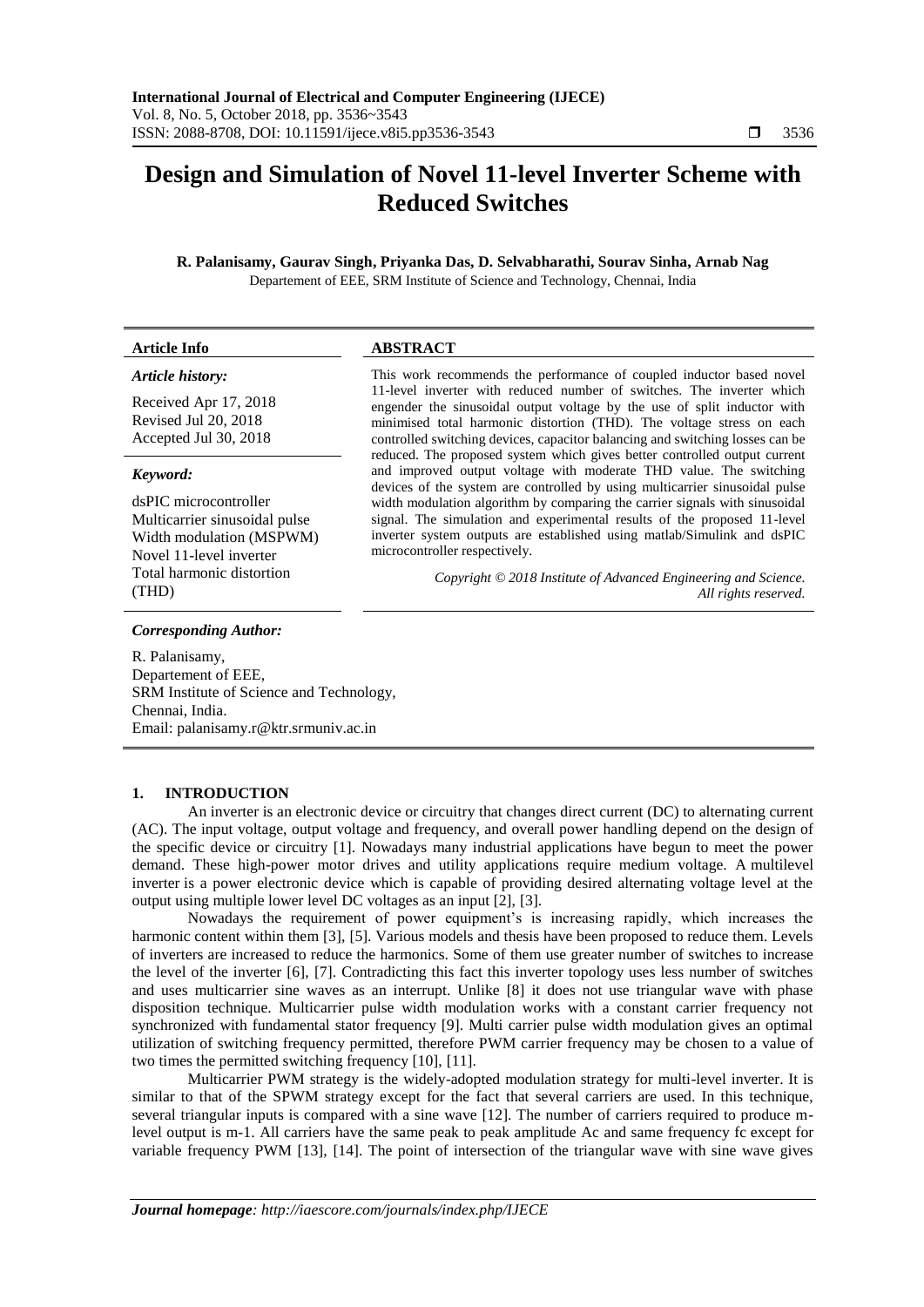step input as output [15]. The reference sine wave is continuously compared with each of the triangular waves and whenever the reference is greater than the carrier signal, pulse is generated [16].

The proposed simulation uses multicarrier sinusoidal pulse width modulation technique to generate 11-level output voltage. It also uses lesser number of switches as compared to the previous proposed models.. This reduces the dv/dt loss and thus reducing the harmonics. For a particular output voltage, it uses only two switches. The voltage stress on each controlled switching devices, capacitor balancing and switching losses can be reduced. The proposed system which gives better controlled output current and improved output voltage with moderate THD value. The simulation and experimental results of the proposed 11-level inverter system outputs are established using matlab/Simulink and dsPIC microcontroller respectively.

# **2. CIRCUIT AND WORKING OF 11-LEVEL INVERTER**

In Figure 1 shows power circuit of 7 level inverter, which consists of dc link capacitor  $C_1$ ,  $C_2$ ,  $C_3$ ,  $C_4$ and  $C_5$  across the applied dc source. Power semiconductor switches  $S_1$ ,  $S_2$ ,  $S_3$ ,  $S_4$ ,  $S_5$ ,  $S_6$ ,  $S_7$  and  $S_8$  and freewheeling diodes  $D_1$ ,  $D_2$ ,  $D_3$ ,  $D_4$ ,  $D_5$ ,  $D_6$ ,  $D_7$  and  $D_8$  are used to combine the voltages to acquire the 11 level voltages. And which contains conventional 2 level VSI circuit is added with front circuit, which consists of power switches  $S_9$ ,  $S_{10}$ ,  $S_{11}$ , and  $S_{12}$  and coupled inductor is used connect with load circuit.



Figure 1. Circuit of novel 11-level inverter

#### **2.1. Modes of operation**

From the power circuit of 11-level voltage inverter has the following eleven switching mode combinations is shown in Figure 2.

Mode 1: to attain the output voltage level as +Vdc, the switches S1, S2, S9, and S12 are kept in ON condition. Here none of the freewheeling diode is in ON condition, which is shown in Figure 2(a).

Mode 2: to obtain the output voltage level as  $+\frac{4}{5}$  Vdc, the switches S1, S9, and S12 are kept in ON condition. And here freewheeling diode D8 is in ON condition, which is shown in Figure 2(b).

Mode 3: to acquire the output voltage level as  $+\frac{3}{5}$  Vdc, the switches S1, S9, S12 and S6 are kept in ON condition. And here freewheeling diode D6 is in ON condition, which is shown in Figure 2(c).

Mode 4: to generate the output voltage level as  $+\frac{2}{5}$  Vdc, the switches S1, S9, S12 and S5 are kept in ON condition. And here freewheeling diode D4 is in ON condition, which is shown in Figure 2(d).

Mode 5: to generate the output voltage level as  $+\frac{1}{5}$  Vdc, the switches S1, S9, S12 and S3 are kept in ON condition. And here freewheeling diode D2 is in ON condition, which is shown in Figure 2(e).

Mode 6: to obtain the output voltage level as - Vdc, the switches S2, S10, S11 and S1 are kept in ON condition. And none of the freewheeling diodes is in ON condition, which is shown in Figure 2(f).

Mode 7: to obtain the output voltage level as  $-\frac{4}{5}$  $\frac{4}{5}$  Vdc, the switches S2, S10, and S11 are kept in ON condition. And here freewheeling diode D1 is in ON condition, which is shown in Figure 2(g).

*Design and Simulation of Novel 11-level Inverter Scheme with Reduced Switches (R. Palanisamy)*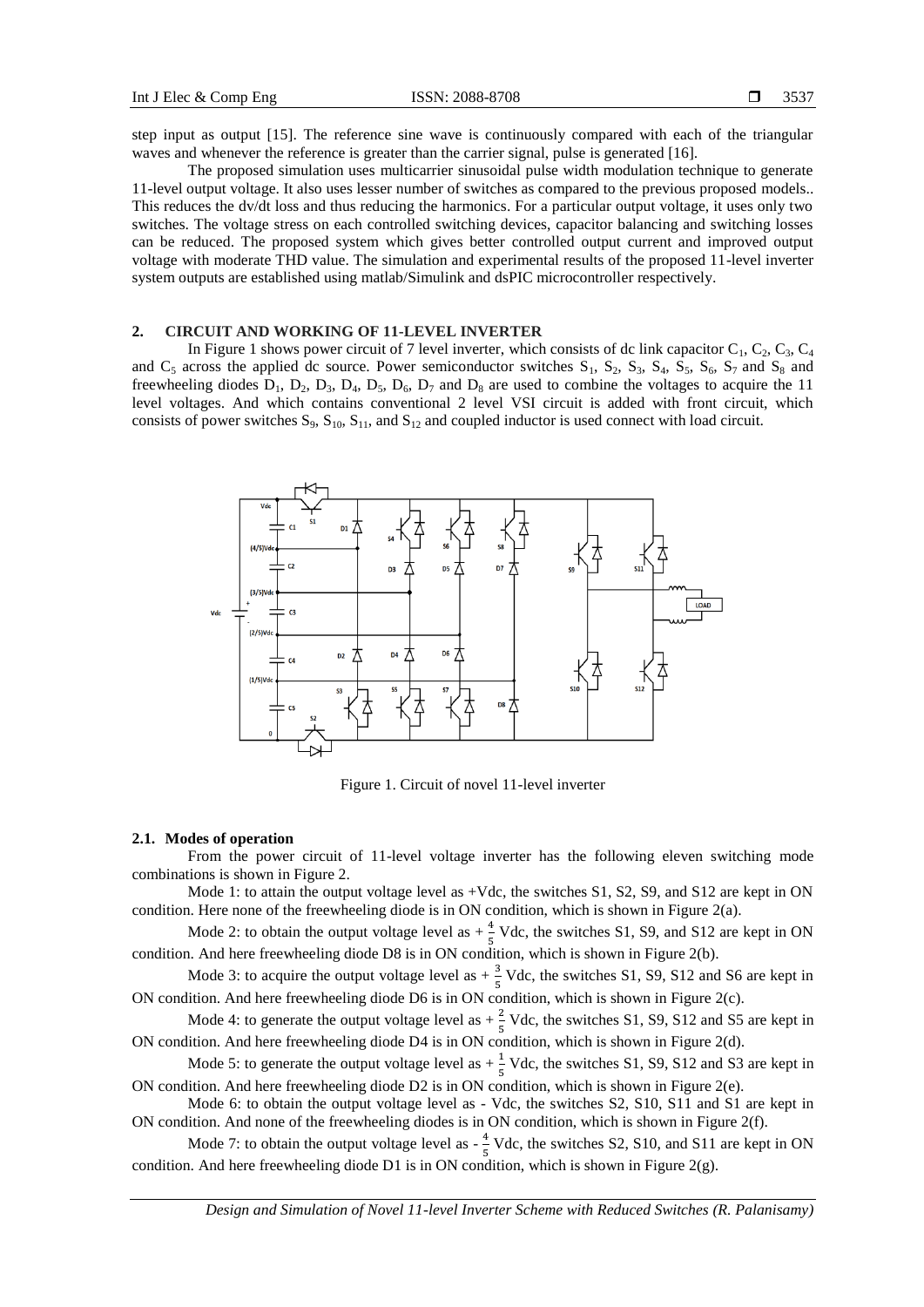

Figure 2. Modes of operation (a) +V<sub>dc</sub> (b) +  $\frac{4}{5}$  V<sub>dc</sub> (c) +  $\frac{3}{5}$  V<sub>dc</sub> (d) +  $\frac{2}{5}$  V<sub>dc</sub> (e) +  $\frac{1}{5}$  V<sub>dc</sub> (f) - V<sub>dc</sub> (g) -  $\frac{4}{5}$  $rac{4}{5}V_{dc}$  $(h) - \frac{3}{5}$  $\frac{3}{5}V_{dc}$  (i)  $-\frac{2}{5}$  $\frac{2}{5}V_{dc}$  (j) -  $\frac{1}{5}$  $\frac{1}{5}$  V<sub>dc</sub> (k) 0 V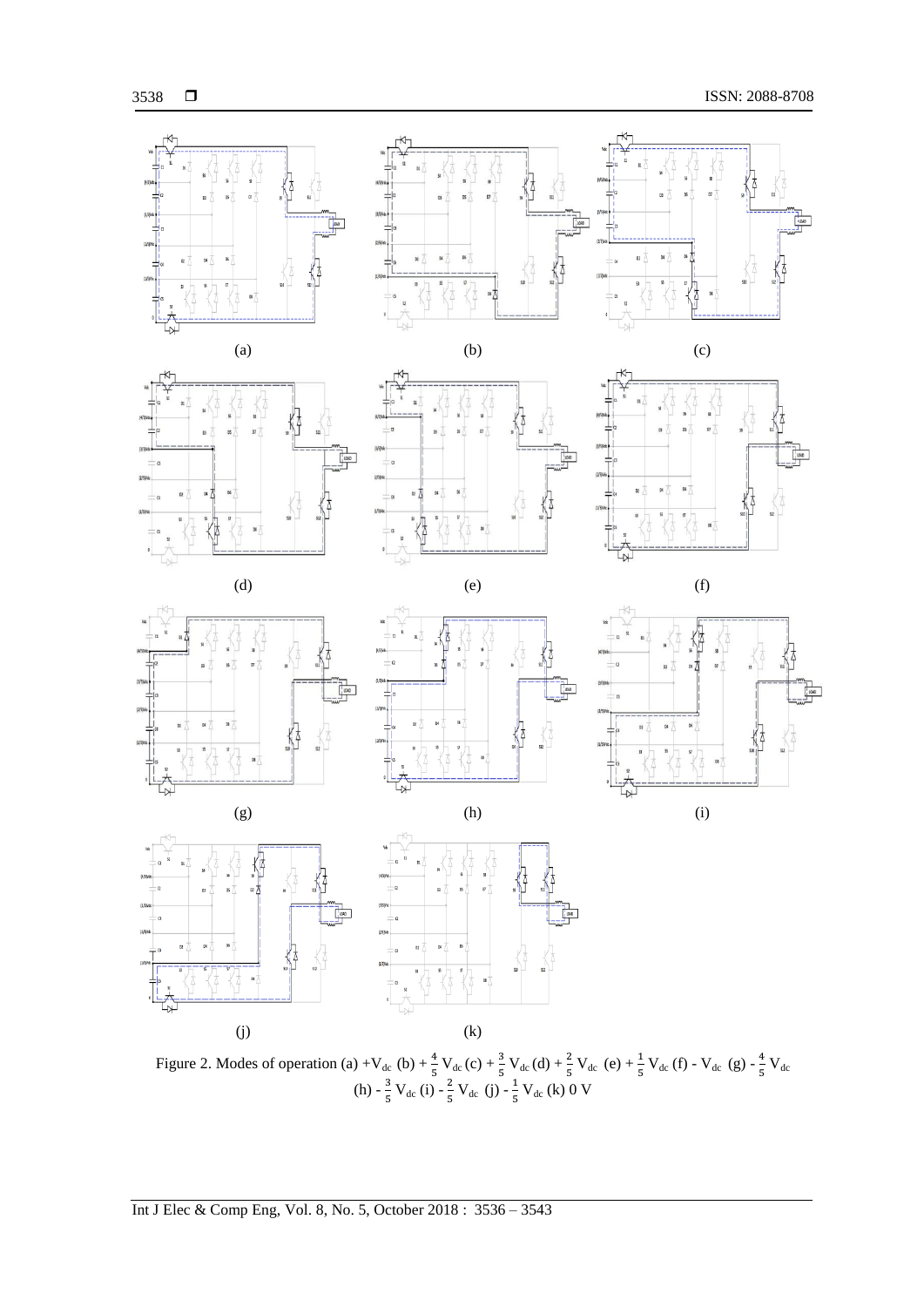3539

Mode 8: to obtain the output voltage level as  $-\frac{3}{5}$  $\frac{5}{5}$  Vdc, the switches S2, S10, S11 and S4 are kept in ON condition. And here freewheeling diode D3 is in ON condition, which is shown in Figure 2(h).

Mode 9: to obtain the output voltage level as  $-\frac{2}{5}$  $\frac{2}{5}$  Vdc, the switches S2, S10, S11 and S7 kept in ON condition. And here freewheeling diode D5 in ON condition, which is shown in Figure 2(i).

Mode 10: to obtain the output voltage level as  $-\frac{1}{5}$  $\frac{1}{5}$  Vdc, the switches S2, S10, S11 and S8 are kept in ON condition. And here freewheeling diode D7 is in ON condition, which is shown in Figure 2(j).

Mode 11: to gain the output voltage level as 0, the switches S9 and S11 are kept in ON condition. And here none of the freewheeling diode is in ON condition, which is shown in Figure  $2(k)$  and also modes of operation with position of components shown in Table 1.

| <b>Output Voltage Level</b>                      | Capacitors ON                                                                  | Switches ON                                                         | Freewheeling Diode ON |  |
|--------------------------------------------------|--------------------------------------------------------------------------------|---------------------------------------------------------------------|-----------------------|--|
| $+V_{dc}$                                        | C1, C2, C3, C4, C5                                                             | S1, S2, S10, S11                                                    |                       |  |
| $\rm V_{dc}$                                     | C1, C2, C3, C4                                                                 | S1, S9, S12                                                         | D <sub>8</sub>        |  |
| $+$ $\frac{1}{5}$<br>+ $\frac{3}{5}$<br>$V_{dc}$ | C1, C2, C3                                                                     | S1, S7, S9, S12                                                     | D <sub>6</sub>        |  |
| $+\frac{2}{5}$<br>$\rm V_{dc}$                   | C1, C2                                                                         | S1, S5, S9, S12                                                     | D <sub>4</sub>        |  |
| $\rm V_{dc}$<br>$+\frac{1}{5}$                   | C <sub>1</sub>                                                                 | S1, S3, S9, S12                                                     | D <sub>2</sub>        |  |
| $\theta$                                         | ۰                                                                              | S9.S11                                                              | ۰                     |  |
| $-V_{dc}$                                        | C <sub>1</sub> ,C <sub>2</sub> ,C <sub>3</sub> ,C <sub>4</sub> ,C <sub>5</sub> | S <sub>1</sub> , S <sub>2</sub> , S <sub>10</sub> , S <sub>11</sub> |                       |  |
| $\rm V_{dc}$<br>- 5                              | C2, C3, C4, C5                                                                 | S <sub>2</sub> , S <sub>10</sub> , S <sub>11</sub>                  | D <sub>1</sub>        |  |
| $\rm V_{dc}$                                     | C3,C4,C5                                                                       | S2, S4, S10, S11                                                    | D <sub>3</sub>        |  |
| $V_{dc}$                                         | C4, C5                                                                         | S2, S7, S10, S11                                                    | D <sub>5</sub>        |  |
| $\rm V_{dc}$                                     | C <sub>5</sub>                                                                 | S2, S8, S10, S11                                                    | D7                    |  |

Table 1. Modes of Operation with Position of Components

## **3. MULTICARRIER SPWM (MCSPWM)**

In order to preserve or reduce system cost or structure, imperative to maintain the shoot through ratio as constant. At the same to reduce the voltage stress across the power switches, the boosted voltage with proper variation of modulation index. In Figure 3 shows the multicarrier sinusoidal pulse width modulation scheme, which acquires better voltage gain with constant value of shoot through state. Based on the MBC control, the z-source inverter operated either on upper shoot through or lower shoot through mode.

Constant boost ratio of the proposed system defined as,

$$
B = \frac{\pi}{[3sqrt(3)M] - \pi} \tag{1}
$$

where the B is boost ratio  $\&$  M is modulation index. And the ripple content in the inductor is,

$$
\mathcal{E}L_1 = \frac{V \ast K}{2 \ast \pi \ast 6 f \ast L} \tag{2}
$$

here V is applied voltage, K-constant, f-frequency, L- design value inductance





*Design and Simulation of Novel 11-level Inverter Scheme with Reduced Switches (R. Palanisamy)*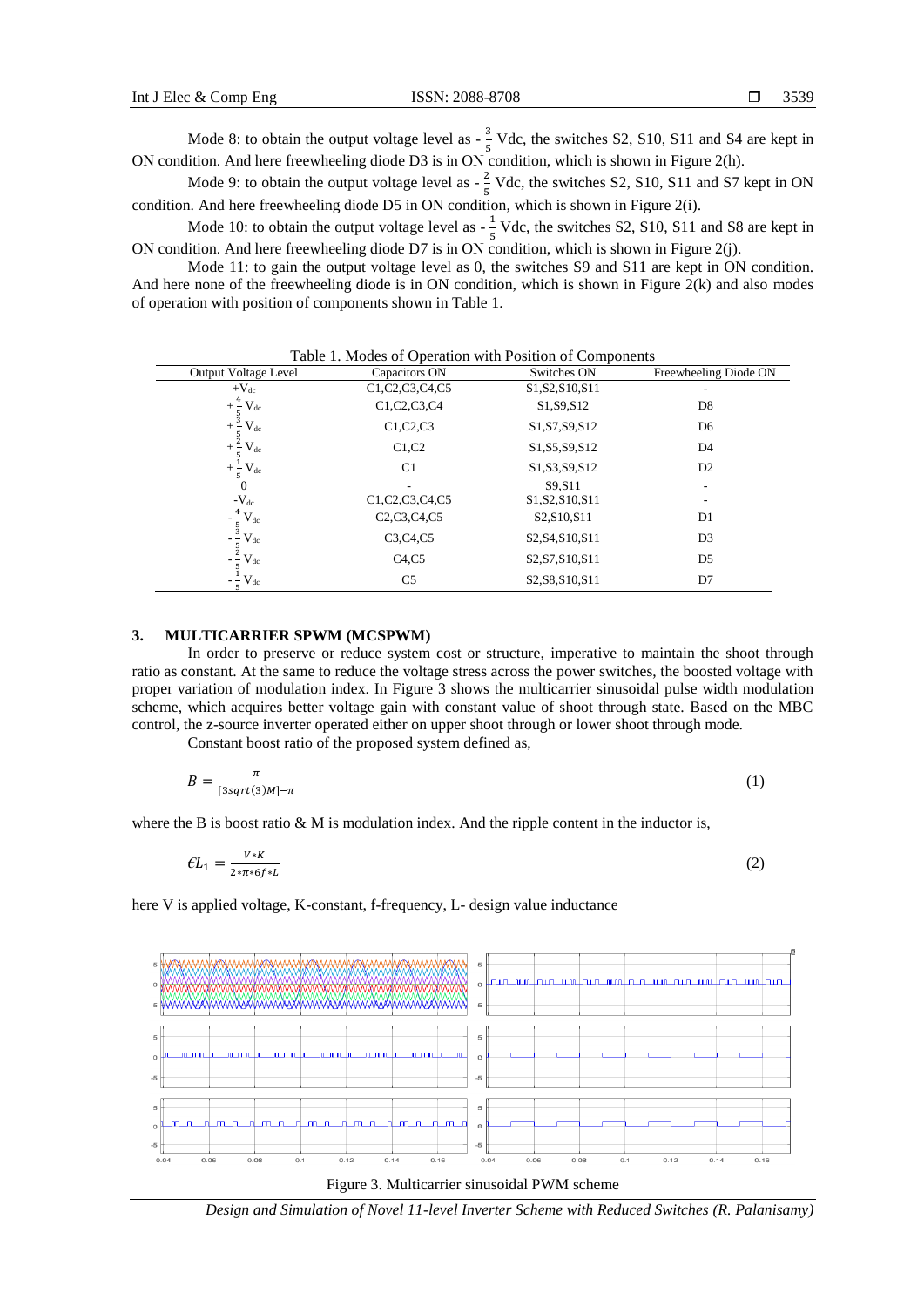A triangle carrier wave is evaluated with a three phase reference sine wave, each phase for a positive side switch shoot through state occurs every time the triangle peak value overshoots the sinusoidal peak amplitude, so twice for each phase in one cycle of operation. At other instants when the sinusoidal magnitude is greater, the inverter exhibits active vector switching states. Using minimum /maximum utility for the three phase sinusoidal its upper and lower wrapper waveforms are compared along side the same carrier to engender shoot through pulses for the positive and negative carrier peak values respectively, which added using OR gate circuit.

### **4. SIMULATION RESULTS AND DISCUSSION**

To validate the performance of novel 11-level proposed inverter topology was simulated using matlab17a. The IGBT control switches are equipped for this novel proposed 11-level 12 switch inverter, which is controlled by multicarrier sinusoidal pulse width modulation technique. The simulation of novel 11-level inverter topology with reduced switches is shown in Figure 4.



Figure 4. Simulink model of 11-level inverter circuit

The simulink model of multicarrier sinusoidal pulse width modulation technique is shown in Figure 5, which is used to control proposed 11-level inverter. The Figure 6 shows the proposed 11-level inverter output voltage with 209.5V and output current of 9.46%. The switching pulse generation for proposed inverter switches S1-S6 using multicarrier SPWM is shown in Figure 7.



Figure 5. Simulink diagram of multicarrier sinusoidal pulse width modulation technique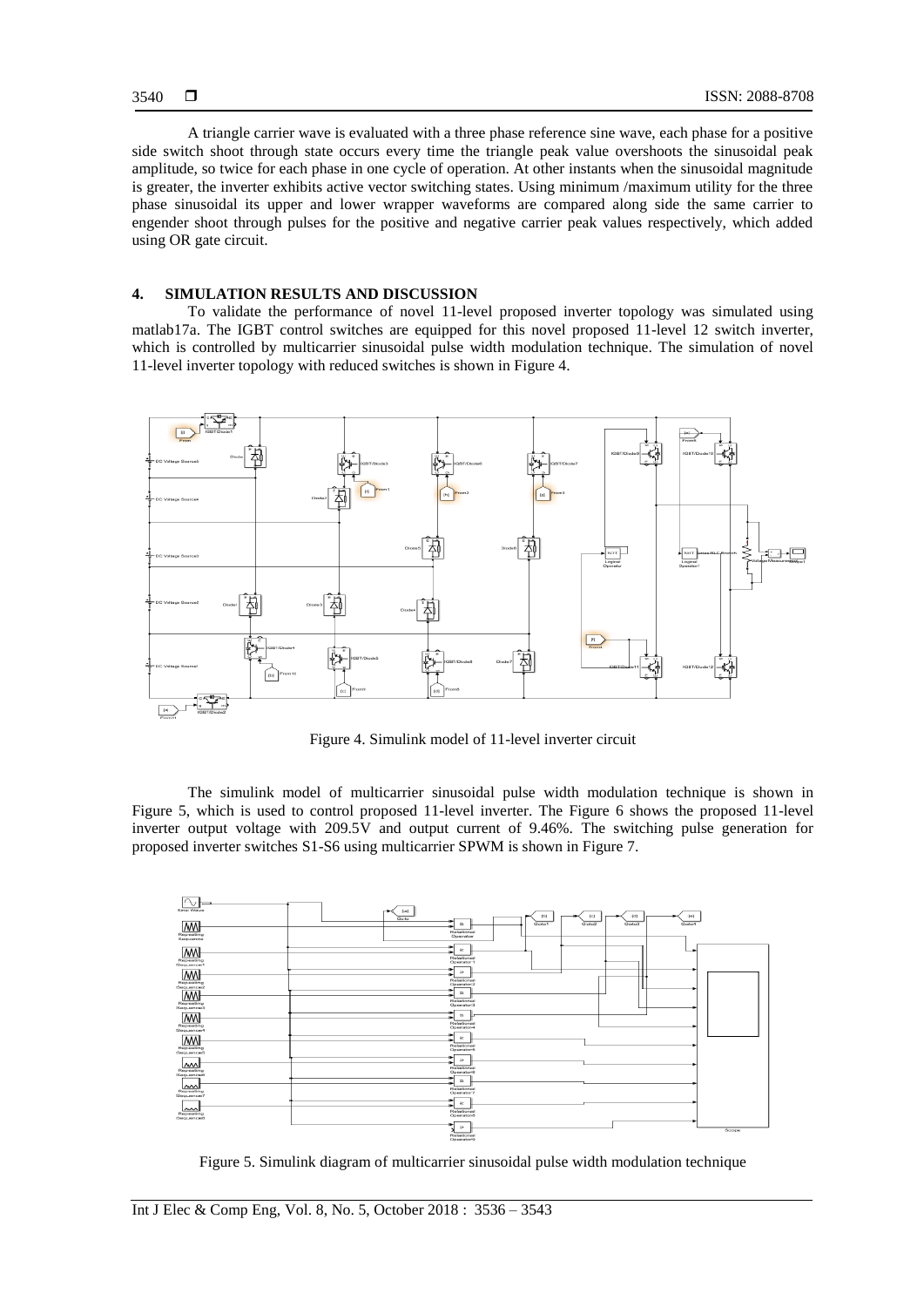

Figure 6. Proposed 11-level Inverter (a) Output voltage (b) Output current



Figure 7. Switching pulse generation using multicarrier SPWM



Figure 8. Voltage across the switch-6 of proposed inverter

*Design and Simulation of Novel 11-level Inverter Scheme with Reduced Switches (R. Palanisamy)*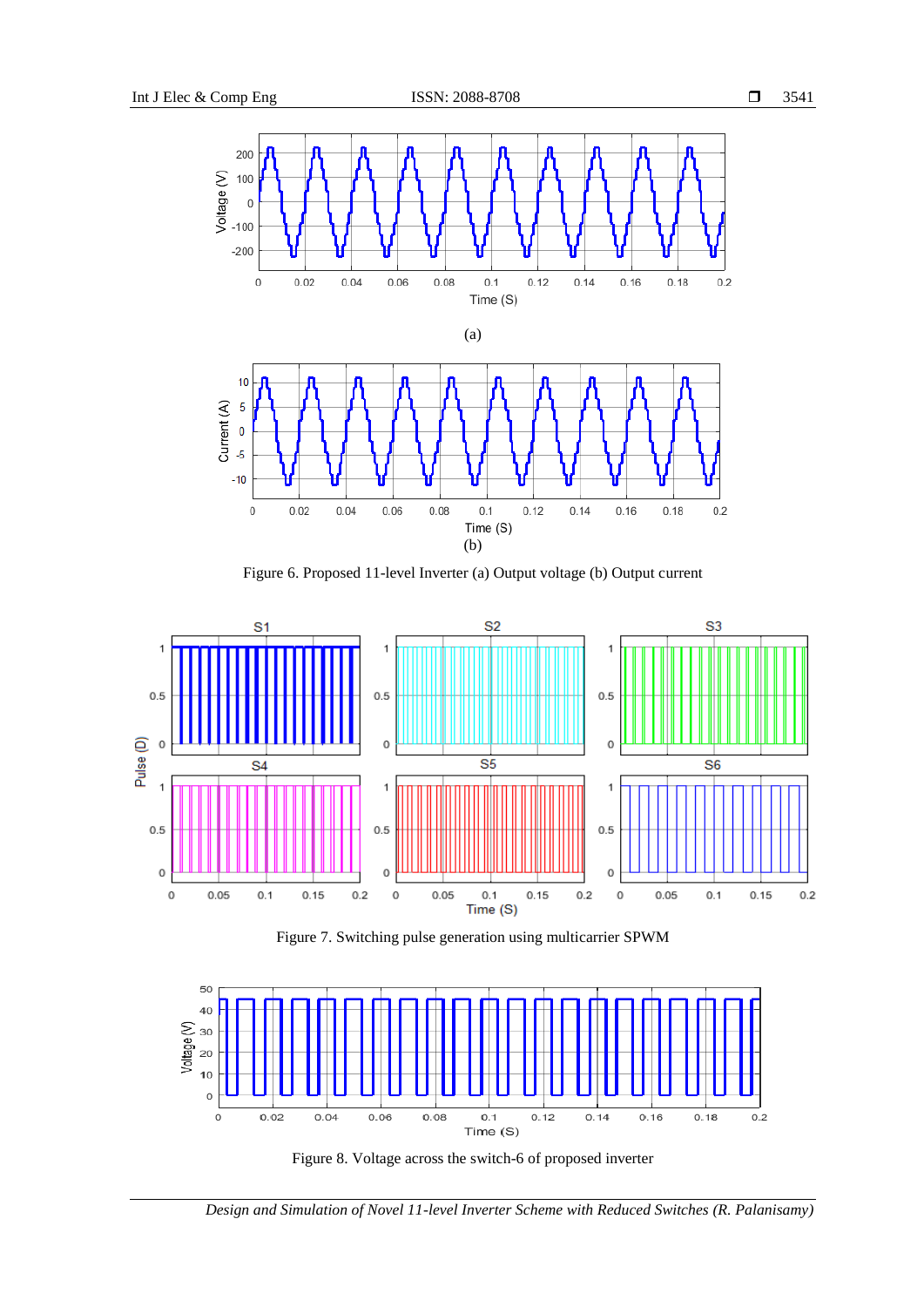

Figure.9. THD Analysis of Proposed System (A) Output Voltage (B) Output Current

Voltage across the switch-6 of proposed inverter is shown in Figure 8. And the Figure 9 shows THD analysis of proposed novel 11-level inverter system, in that THD for output voltage of 12.16% and for current THD of 9.46%.

# **5. CONCLUSION**

Design and simulation of transformerless split inductor based novel 11-level inverter power circuit with high consistency and with minimised THD has been presented in this paper. The proposed inverter features low voltage stress on switching device and constant common-mode voltage, which exists in the traditional 11-level inverter power circuit structure. At the same time, it avoids the shoot-through state condition and current control of inverter attained by multicarrier SPWM, which guarantee for minimisation of THD of the proposed system, which is 12.16% for voltage and 9.46% for current. The proposed inverter can achieve high efficiency, low cost, low leakage current and high reliability to satisfy the requirements of the transformerless split inductor based inverter.

#### **REFERENCES**

- [1] SamirKouro, Pablo Lezana, Mauricio Angulo and José Rodríguez, "Multicarrier PWM with Dc-Link Ripple Feedforward Compensation for Multilevel Inverters", *IEEE Transactions on Power Electronics,* vol. 23, no.1, January2010.
- [2] S. Mohamed Yousuf, P. Vijayadeepan, Dr. S. Latha, "The Comparative THD Analysis of Neutral Clamped Multilevel Z-source Inverter Using Novel PWM Control Techniques", *IJMER,* vol. 2, no. 3, pp. 1086-1091, May-June 2012
- [3] Huafeng Xiao, ShaojunXie, Chen Yang, "Transformerless Split-inductor Neutral pointclamped Three-level PV Grid-Connected Inverter", *IEEE Energy Conversion congress and Exposition (ECCE),* pp. 2929-2936, 2010.
- [4] Bharatiraja, C., Raghu, S., Rao, P., Paliniamy, K.R.S., "Comparative Analysis of different PWM Techniques to Reduce the Common Mode Voltage in Three-level Neutral-point-clamped Inverters for Variable speed Induction Drives", *International Journal of Power Electronics and Drive Systems*, vol. 3, no. 1, pp. 105-116, March 2013.
- [5] R. Palanisamy, K. Vijayakumar, Komari Nikhil, Madhumathi Iyer, Ramachandar Rao, "A Proposed SVM for 3 level Transformer-less Dual Inverter Scheme for Grid Connected PV System", *Indian Journal of Science and Technology*, vol. 9, no. 42, Nov. 2016.
- [6] Y. Cai, C. Wang, F. Zhao, and R. Dong, "Design of a High-frequency Isolated DTHB cLLC Bidirectional Resonant DC-DC Converter", in *Proc. IEEE Conf. Transp. Electrification Asia-Pac.*, 2014, pp. 1-6.
- [7] D. Y. Kim, J. K. Kim, and G.-W. Moon, "A Three-level Converter with Reduced Filter size using two Transformers and Flying Capacitors", *IEEE Trans. Power Electron*., vol. 28, no. 1, pp. 46-53, Jan. 2013.
- [8] R. Palanisamy and K. Vijayakumar, "Maximum Boost Control for 7-level z-source cascaded h-bridge inverter ", *International Journal of Power Electronics and Drive Systems*, vol. 8, no. 2, June 2017.
- [9] Poh Chiang Loh, Feng Gao, FredeBlaabjerg, and Sokweilim, "Operational Analysis and Modulation Control of Three Level Z-Source Inverters with Enhanced Output Waveform Quality", *IEEE Transaction on Power Electronics*, vol. 24, no. 7, July 2010.
- [10] R. Palanisamy, A.U Mutawakkil, K. Vijayakumar, "Hysteresis SVM for Coupled Inductor z Source Diode Clamped 3-level Inverter based grid Connected PV System", *International Journal of Power Electronics and Drive Systems*, vol. 7, no. 4, Dec 2016.